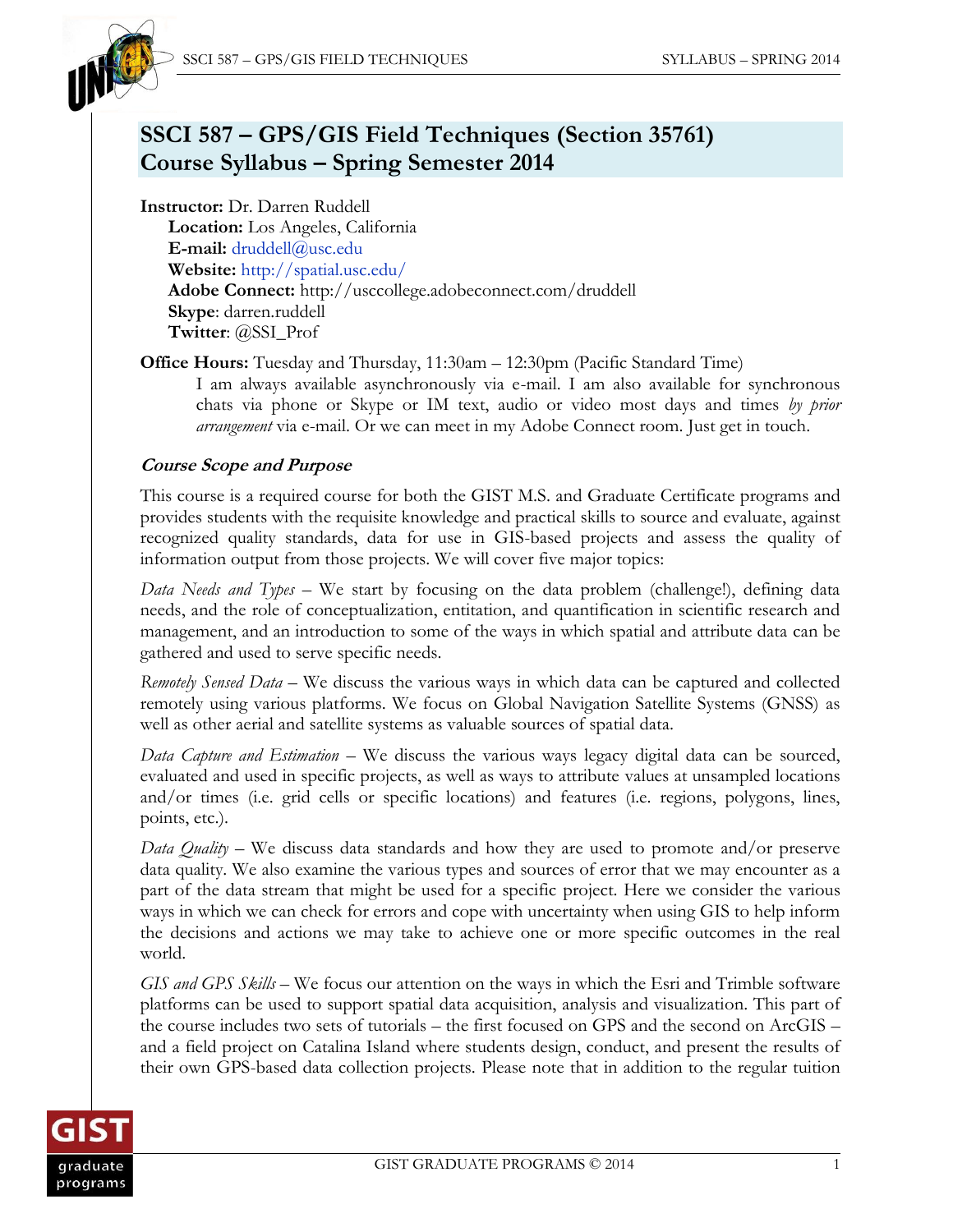

cost, there is a room and board fee of around \$300 for the week-long field trip to the Philip K. Wrigley Marine Science Center on Catalina Island.

# **Learning Outcomes**

When you have completed this course, you will be able to:

- Design and implement a strategy for capturing or sourcing geospatial data and any accompanying metadata;
- Assess the impact of national and international data standards on the sourcing and availability of geospatial data;
- Critically evaluate the potential impacts of data quality on spatial analysis and decision making;
- Specify fitness for purpose (i.e. use) criteria and apply them to the evaluation of geospatial data for specific applications
- Master the basic elements of Trimble's GPS field mapping and Esri's ArcGIS spatial analysis and mapping software platforms so you can acquire, organize, store, analyze, model, visualize, and share your own spatial data.

### **Course Formats**

This a graduate level course, so you should expect this class to be both academically robust and intellectually challenging. As graduate students you are expected to engage with the information you are learning and to explore the heady cauldron of ideas, opinion, and analysis that describe our collective effort to thoroughly interrogate the subject at hand. Learning arises from active engagement with the knowledge found in our reading materials and with one another. As in any graduate-level class, the instructor's role is that of a guide who keeps you on this path of discovery and you will find that you will learn much from your fellow classmates. The challenge for us is to replicate such an academic experience within the milieu of "online learning".

All course materials will be organized through Blackboard. The main theoretical concepts will be provided through course notes and assigned readings. Hands-on practical exercises will use various software products accessible over the Internet. Assignments will give students an opportunity to internalize and apply the concepts and theory learned from readings. Some assignments require student interaction, all will benefit from it.

We have several technologies that will facilitate our course work and our interactions, despite our dispersed locations. These include:

- *BlackBoard* All course materials and correspondence will be posted on the course BlackBoard site. As a registered student you'll find this course will show up in your available courses no later than 12:00 noon, PST on the first day of classes. It is here that the day-to-day flow of the course will be recorded.
- *Discussion boards* On the BlackBoard site, we will post a number of discussion threads relevant to various sections of the course. This forum is very important in terms of providing support to each other while working on class exercises to share hints and helpful tips, as you would in a classroom laboratory. **These threads represent a forum for student-to-student discussion and collaboration. I check the discussion threads periodically and offer occasional comments. Please send me an email directly if you have a question or concern that requires my immediate attention.**

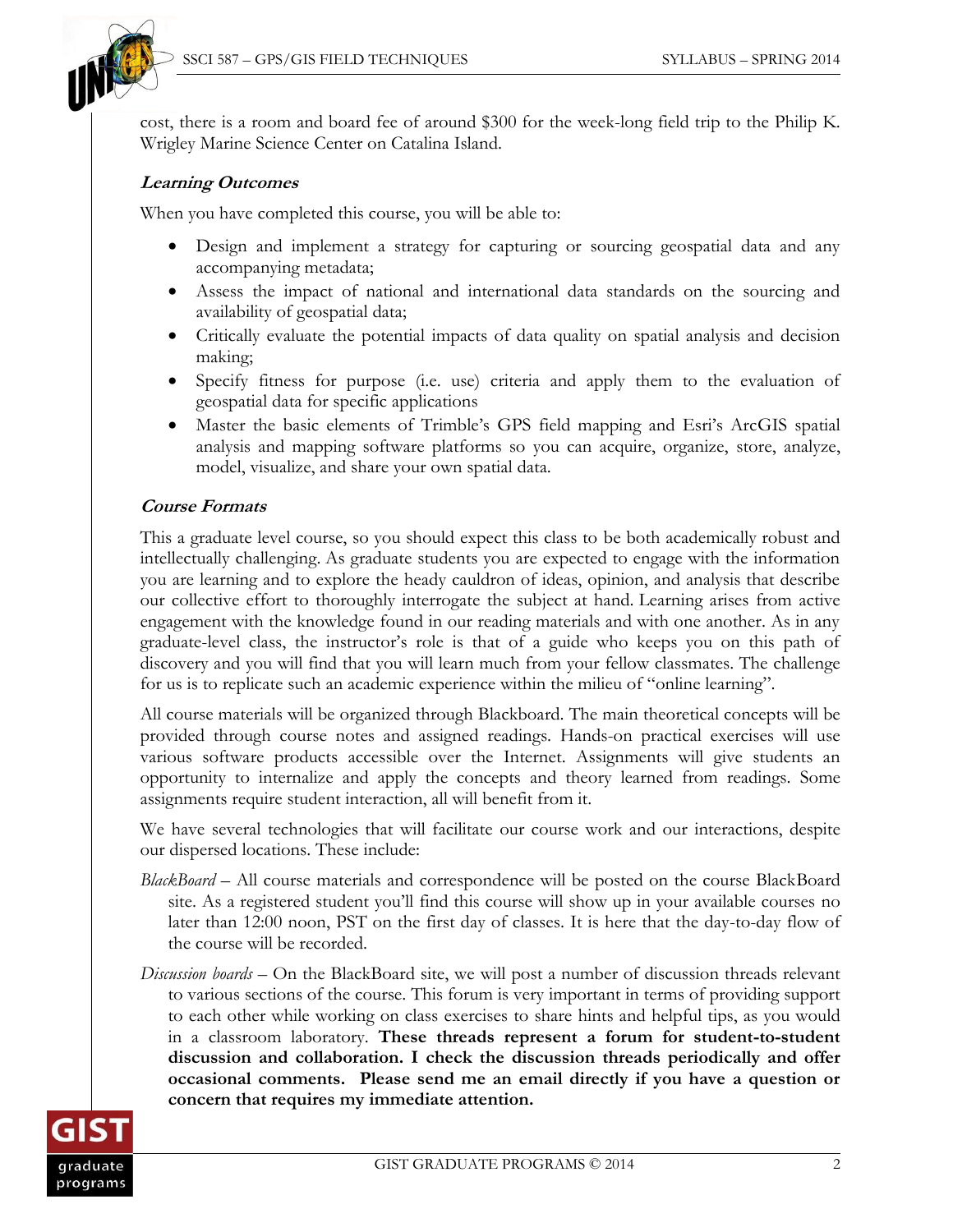

- *Live meetings and presentations* At USC, we use a browser-based service called Adobe Connect to create synchronous, interactive sessions. With voice and webcam capabilities Adobe Connect can be used to share presentations and even our desktops between two or more people.
- *Individual meetings* While Adobe Connect can be used for one-on-one meetings, we generally find it's easier to use the free VOIP and chat technology, Skype (http:/[/www.skype.com\)](http://www.skype.com/) for individual chats.
- *GIST Server and Tech Support*  This course will utilize the SSI GIST Server which is a virtual desktop. You can access the GIST Server at: [https://gistonline.usc.edu](https://gistonline.usc.edu/) If you are unable to connect to the server or experience any type of technical issues, send an email to GIST Tech Support at: [gistsupport@dornsife.usc.edu](mailto:gistsupport@dornsife.usc.edu) and make sure to copy (cc) me on the email. GIST Tech Support is available Monday through Friday, 10am-5pm PT.

#### **Assessment**

Your grade in this class will be determined on the basis of several different assessment tools:

- **Resume Assignment – <sup>1</sup> for a total of 2 points.** We require all current students to post and maintain a public resume, short biography and recent photo on our shared GIST Student Community Blackboard site. With your permission, your photo and resume will be posted to the Spatial Sciences Institute website and your resume will be included in the GIST Resume Book. The latter is compiled annually and along with our web presence used to promote our programs and more importantly, your skills, experience, and professional aspirations.
- **Reading Assignments – <sup>5</sup> for a total of 10 points.** Each student is required to complete five reading assignments for this class. The reading assignments will focus on the theory portion of the course as presented in the weekly readings. The objective of the readings is to help you evaluate and integrate the information you have acquired from the course readings. Some of these will involve discussions and collaborative work and some will be individual efforts. If you complete more than five reading assignments, I will select your five highest scores towards your course grade.
- **GPS Tutorials – 3 for a total of 9 points.** The "hands-on" GPS assignments will require you to work through various GPS skill development activities. To demonstrate that you have completed the steps comprising each of the assignments, you will submit a Word document containing digital output and/or brief text answers from parts of the exercises, such as a map. Late assignments will be docked one grade and no grade will be given for assignments turned in more than one week late.
- **GIS Tutorials – <sup>3</sup> for a total of 9 points.** The "hands-on" GIS assignments will require you to walk through various GIS skill development activities that build on those completed in *SSCI 581: Concepts for Spatial Thinking.* To demonstrate that you have completed the steps comprising each of the assignments, you will submit a Word document containing digital output and/or brief text answers from parts of the exercises, such as a map. You are free to choose any three of the five assignments but you must complete and submit them for grading in the weeks specified at the end of this syllabus. Late assignments will be docked one grade and no grade will be given for assignments turned in more than one week late.
- **Discussion Forums 3 for a total of 6 points.** These will focus on varying combinations of theory and practice and anticipate that you will post a minimum of three new messages (i.e. one per forum) and six replies (i.e. two per forum) to messages posted by your classmates at

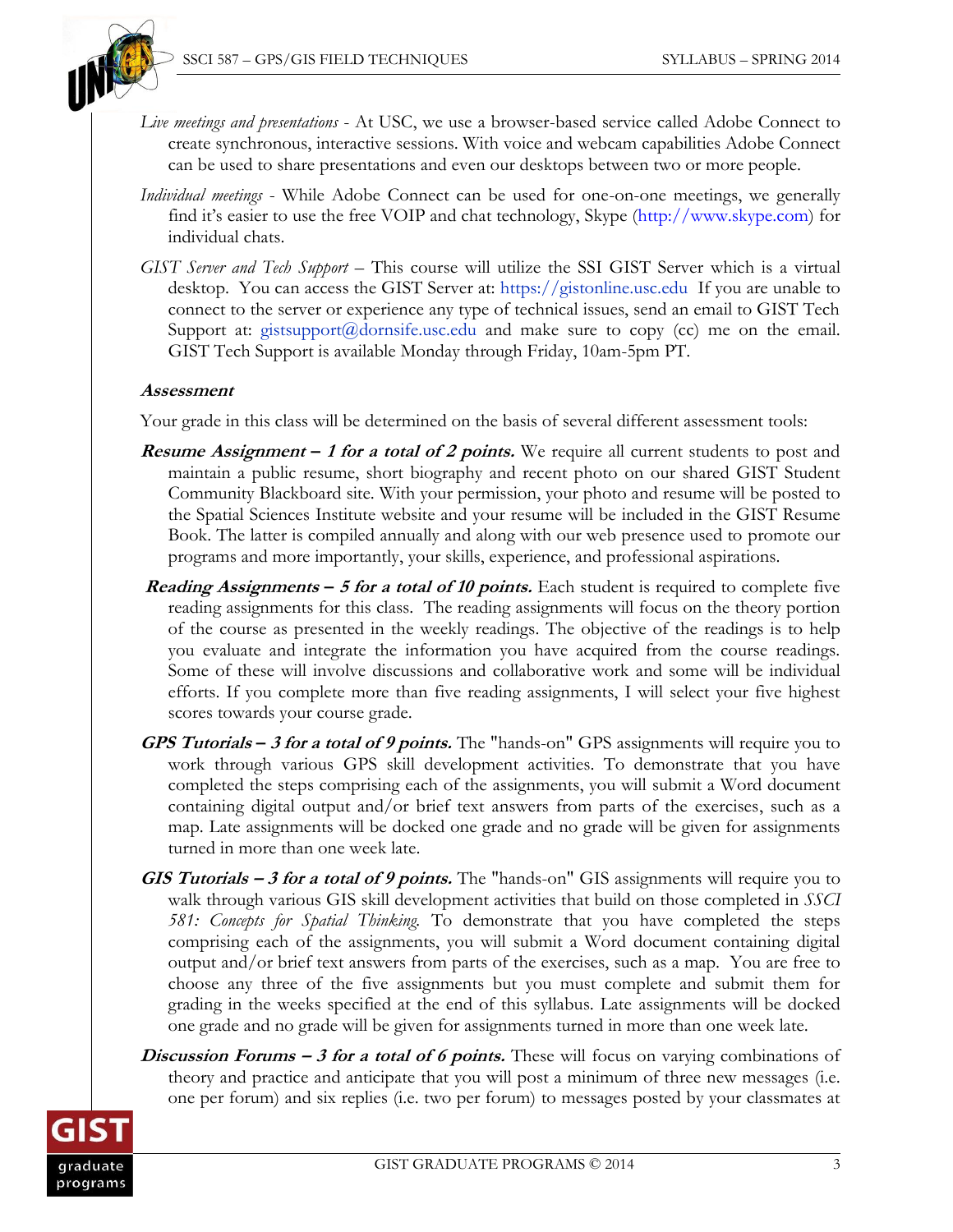

designated times throughout the semester. Late postings will be docked one grade and no grade will be given for messages and/or replies posted more than one week late.

- **Exercises – 3 for a total of 9 points.** To demonstrate your understanding of the basic concepts and skills learned in the class, you will complete three exercises that will integrate key concepts and ideas and take some independent thought. Late exercises will be docked one grade and no grade will be given for exercises turned in more than one week late.
- **Catalina Field Component – 3 for a total of 25 points.** For this part of the class, you will be divided into a series of small teams and each team will deliver two oral presentations (one at the start of the week on what they plan to do and one at the end of the week summarizing their results and what did and did not work for them) along with a poster presentation summarizing their projects and the accompanying results. The posters must be submitted for grading (in electronic form) before leaving the island.
- **Research Reports** 2 for a total of 30 points. The first report (10 points) will provide you with an opportunity to describe the data capture options and challenges for a project of your choice from a list of projects spanning a variety of application domains. The second report (20 points) will take one or other of two forms depending on your student status. Students enrolled in the M.S. in Geographic Information Science & Technology Program will prepare a prospectus for a thesis project and outline some of the methods and geospatial data sources that could be used in such a project. The remainder of the students would be afforded the opportunity to integrate all that they have learned in the semester in a specific application that I will designate when the guidelines for the final reports are distributed.

# **Requirements**

- **Textbooks** *–* There are three required texts for this course. They are available from the USC Bookstore or online outlets such as Amazon. We encourage you to purchase these books right away since you will need these materials from the opening day of class. Please note that the Wilson and Fotheringham book is available through USC Libraries as an e-Book, but it is recommended that you purchase this book as it contains information vital to *SSCI 581: Concepts for Spatial Thinking* as well as other GIST courses.
	- Bolstad, Paul, 2012. *GIS Fundamentals: A First Text on Geographic Information Systems*, 4<sup>th</sup> edition. White Bear Lake, MN, Elder Press (available at http:/[/www.AtlasBooks.com\)](http://www.atlasbooks.com/).
	- Wilson, John P. and A. Stewart Fotheringham (editors), 2008, *The Handbook of Geographic Information Science.* Oxford, Blackwell.
	- Price, Maribeth, 2014, Mastering ArcGIS 6<sup>th</sup> edition. New York, McGraw-Hill.

You will recognize that all three books are also required for *SSCI 581: Concepts for Spatial Thinking*. These textbooks will be supplemented with Course Notes and a mixture of readings from academic journals, professional reports, and authoritative websites.

**Readings –** To be posted to Blackboard under Course Documents:

- Chrisman, N.R. (1984) The role of quality information in the long-term functioning of a geographic information system. *Cartographica* 21: 79-87.
- Johnson, C.E. and Barton, C.C. (2004) Where in the world are my field plots? Using GPS effectively in environmental field studies. *Frontiers in Ecology and the Environment* 2:

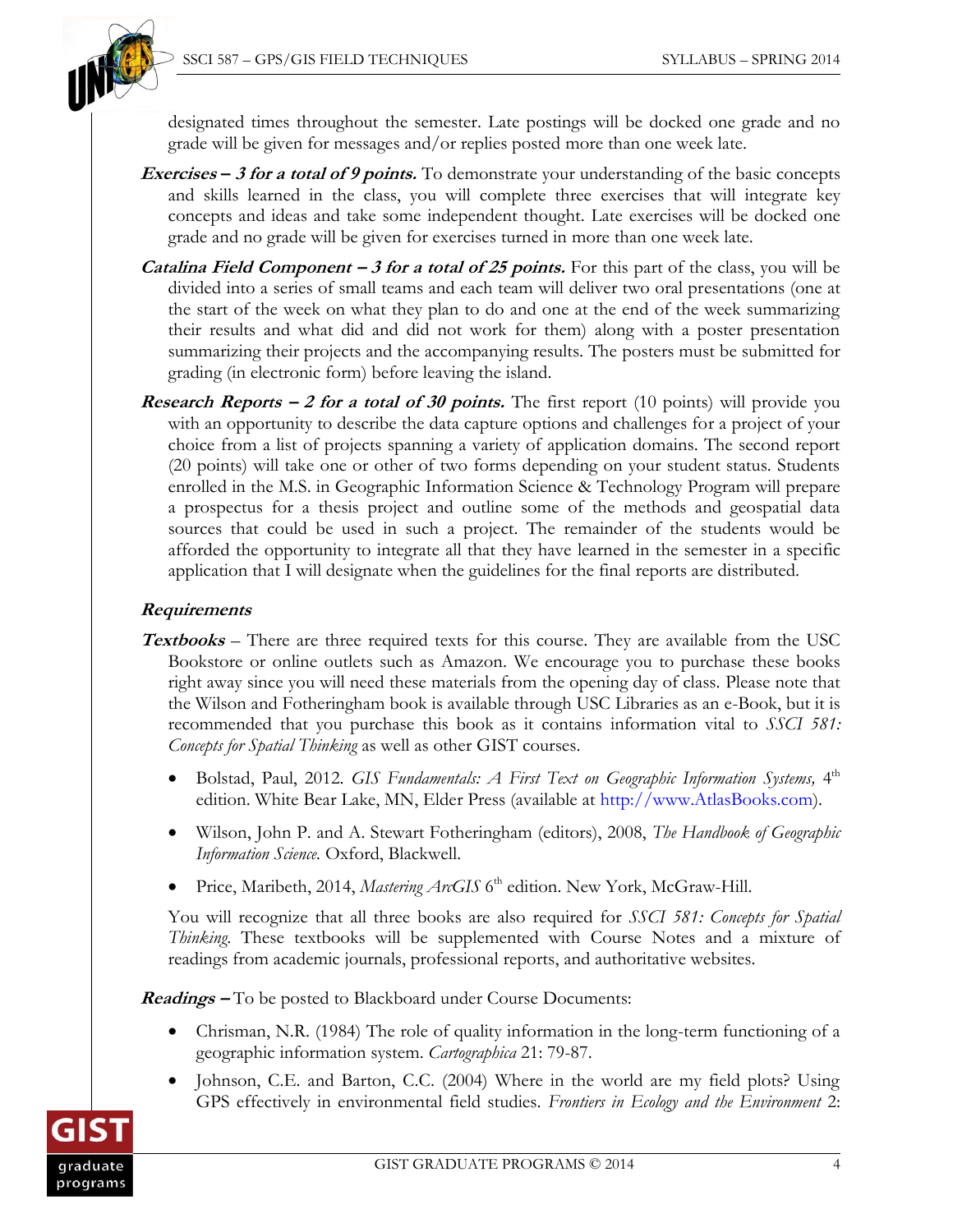

475-482.

- Walter, B.S. and Schultz, J.J. (2013) Mapping simulated scenes with skeletal remains using differential GPS in open environments: An assessment of accuracy and practicality. *Forensic Science International* 228: e-33-e46
- Goodchild, M.F. (2011) Scale in GIS: An overview. *Geomorphology* 130: 5-9
- Frank, A.U. [\(2010\) Scale is introduced in spatial datasets by observation processes. In](javascript:doAuthorSearch()  Devillers, R. and Goodchild, H. (eds) *[Spatial Data Quality: From Process to Decisions.](javascript:doAuthorSearch()* Boca [Raton, FL, CRC Press: 17-30.](javascript:doAuthorSearch()
- Fisher, P.F., Comber, A., and Wadsworth, R. [\(2010\) What's in a name? Semantics,](javascript:doAuthorSearch()  [standards, and data quality. In Devillers, R. and Goodchild, H. \(eds\)](javascript:doAuthorSearch() *Spatial Data Quality: From Process to Decisions.* [Boca Raton, FL, CRC Press: 3-16.](javascript:doAuthorSearch()
- Goldberg, D.W. and Cockburn, M.G. (2010) Improving geocoding accuracy with candidate selection criteria. *Transactions in GIS* 14: 149-176.
- De Genst, W., Canters, F., and Gulinck, H. (2001) Uncertainty modeling in buffer operations applied to connectivity analysis. *Transactions in GIS* 5: 305-326.
- Li, P., Shi, C., Li, Z., Muller, J.-P., Drummond, J., Li, X., Li, T., Li, Y., and Liu, J. (2013) Evaluation of ASTER GDEM using GPS benchmarks and SRTM in China. *International Journal of Remote Sensing* 34: 1744–1771
- Onsrud, H.J. [\(2010\) Liability for spatial data quality. In Devillers, R. and Goodchild, H.](javascript:doAuthorSearch()  (eds) *[Spatial Data Quality: From Process to Decisions.](javascript:doAuthorSearch()* Boca Raton, FL, CRC Press: 187-196.

**Technology** – There are several technology requirements:

- Every student must have a computer with a fast Internet connection.
- Every student MUST have a functional webcam and a microphone for use whenever a presentation or meeting is scheduled.
- We will provide laptops with the ArcGIS and Trimble Office software and a variety of GPS and other kinds of data capture devices for the Catalina field component.
- **Communications** This is a distance learning course, so most of our interactions will be asynchronous (not at the same time). All materials to be handed in will be submitted via BlackBoard. I will also create Blackboard (BB) discussion forums throughout the semester that we will use for the aforementioned assignments and so we can discuss issues and comments on the course assignments, exercises, and projects as the need arises.

In addition, I will send via e-mail through BlackBoard any notices that are time sensitive. Please be sure that you read as soon as possible all e-mail sent from BlackBoard or from me. Check now to make sure that mail sent from both the USC blackboard accounts and my private domain (druddell@usc.edu) does not go into your junk mail.

While I am usually on-line and will probably respond to e-mails from students relatively quickly, I will endeavor to respond to all e-mail within 24 hours of receipt, aiming for no more than 48 hours delay. In the rare case when I expect to be off-line for more than 60 hours, I will post an announcement on the BlackBoard site.

That said, it is each student's responsibility to stay informed about what is going on in our course. In addition to e-mail about time-sensitive topics, any important announcements will

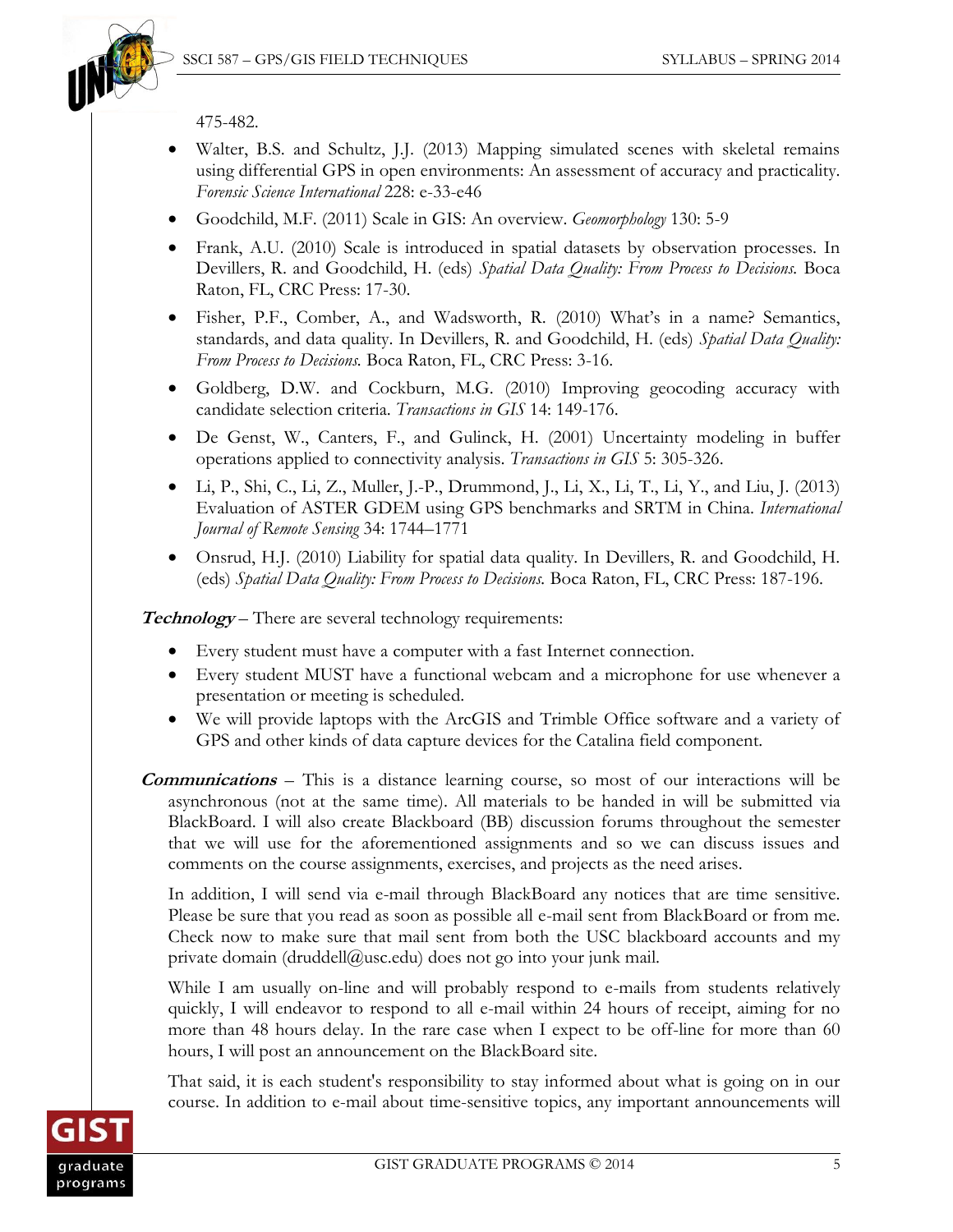

be posted on the Announcement page in BlackBoard. Be sure to check these each time you log onto BlackBoard.

**Workload** – This is a four credit, one semester course. Students should expect to spend 10-12 hours per week completing the work in this course.

### **Students with Disabilities**

Any student requesting academic accommodations based on a disability is required to register with Disability Services and Programs (DSP) each semester. A letter of verification for approved accommodations can be obtained from DSP. Please be sure the letter is delivered to an instructor as early in the semester as possible. DSP is located in STU 301 and is open from 8:30 a.m. to 5:00 p.m., Monday through Friday. The phone number for DSP is (213) 740-0776.

### **Statement on Academic Integrity**

USC seeks to maintain an optimal learning environment. General principles of academic honesty include the concept of respect for the intellectual property of others, the expectation that individual work will be submitted unless otherwise allowed by an instructor, and the obligations both to protect one's own academic work from misuse by others as well as to avoid using another's work as one's own. All students are expected to understand and abide by these principles.

Scampus, the Student Guidebook, contains the Student Conduct Code in Section 11.00, while the recommended sanctions are located in Appendix A (see [http://scampus.usc.edu/wp](http://scampus.usc.edu/wp-content/uploads/2011/07/university_governance.pdf)[content/uploads/2011/07/university\\_governance.pdf](http://scampus.usc.edu/wp-content/uploads/2011/07/university_governance.pdf) for additional details). Students will be referred to the Office of Student Judicial Affairs and Community Standards for further review, should there be any suspicion of academic dishonesty. The Review process can be found at [http://www.usc.edu/student-affairs/SJACS/.](http://www.usc.edu/student-affairs/SJACS/)

#### **Important Administrative Dates**

| $1/13$ :      | Spring semester classes begin.                                                   |
|---------------|----------------------------------------------------------------------------------|
| $1/20$ :      | Martin Luther King's Birthday, university holiday                                |
| $1/31$ :      | Last day to register & add classes, change enrollment option to Pass/No Pass or  |
|               | Audit, purchase or waive tuition refund insurance or drop a class without a mark |
|               | of "W," except for Monday-only classes and receive a 100% refund                 |
| $2/4$ :       | Last day to drop a class without a grade of "W"                                  |
| 2/17:         | Presidents' Day, university holiday                                              |
| $3/17 - 22$ : | Spring Recess                                                                    |
| $4/11$ :      | Last day to drop a class with a grade of "W"                                     |
| $5/2$ :       | Classes End                                                                      |
| $5/16$ :      | Commencement                                                                     |